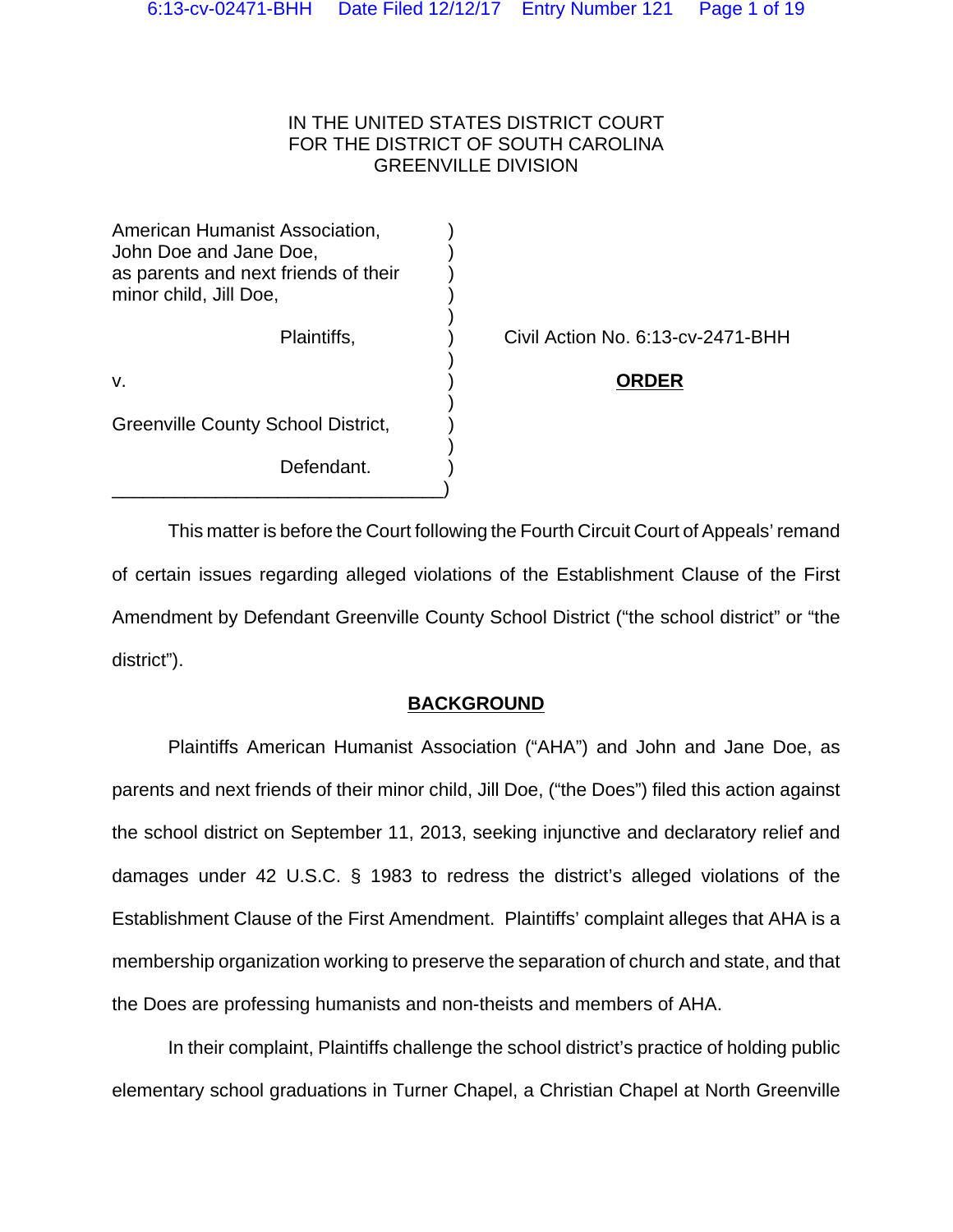University, which is a Christian institution affiliated with the Southern Baptist Convention, as well as the school district's policy of including sectarian Christian prayers as part of official graduation ceremonies. Specifically, Jill Doe, the daughter of Jane and John Doe, was a fifth grade student at Mountain View Elementary School during the 2012-2013 school year, and on May 30, 2013, the Does attended Jill's fifth-grade graduation ceremony, which was held at Turner Chapel. Turner Chapel usually serves as a place of worship and includes a cross affixed to the podium and various stained glass windows depicting Christian imagery. Also, since at least 1951, Christian prayers have been included in graduation ceremonies at Mountain View Elementary School and at other public schools in the district. During the 2013 ceremony that the Does attended, two students, who had been selected by school officials, delivered Christian prayers, which were specifically listed as prayers on the printed program for the event. Prior to the ceremony, a school official reviewed and approved the content of the prayers.

Following the 2013 Mountain View Elementary School graduation ceremony, AHA sent a letter to the school district expressing concern about school sponsorship of sectarian graduation ceremonies. The school district responded in a letter describing two major changes to its policies regarding school programs. First, the school district revised its religious venue policy, indicating that if a school used a religious venue for future events, it would "ensure that the space . . . is devoid of religious iconography that would lead a reasonable observer to believe that the District is endorsing religion." (ECF No. 1 at 23.) Second, the school district set forth a revised prayer policy, indicating that "any prayer given by a student at a school-sponsored event, including an awards program for Mountain View Elementary, will be under different circumstances than that of the May 30, 2013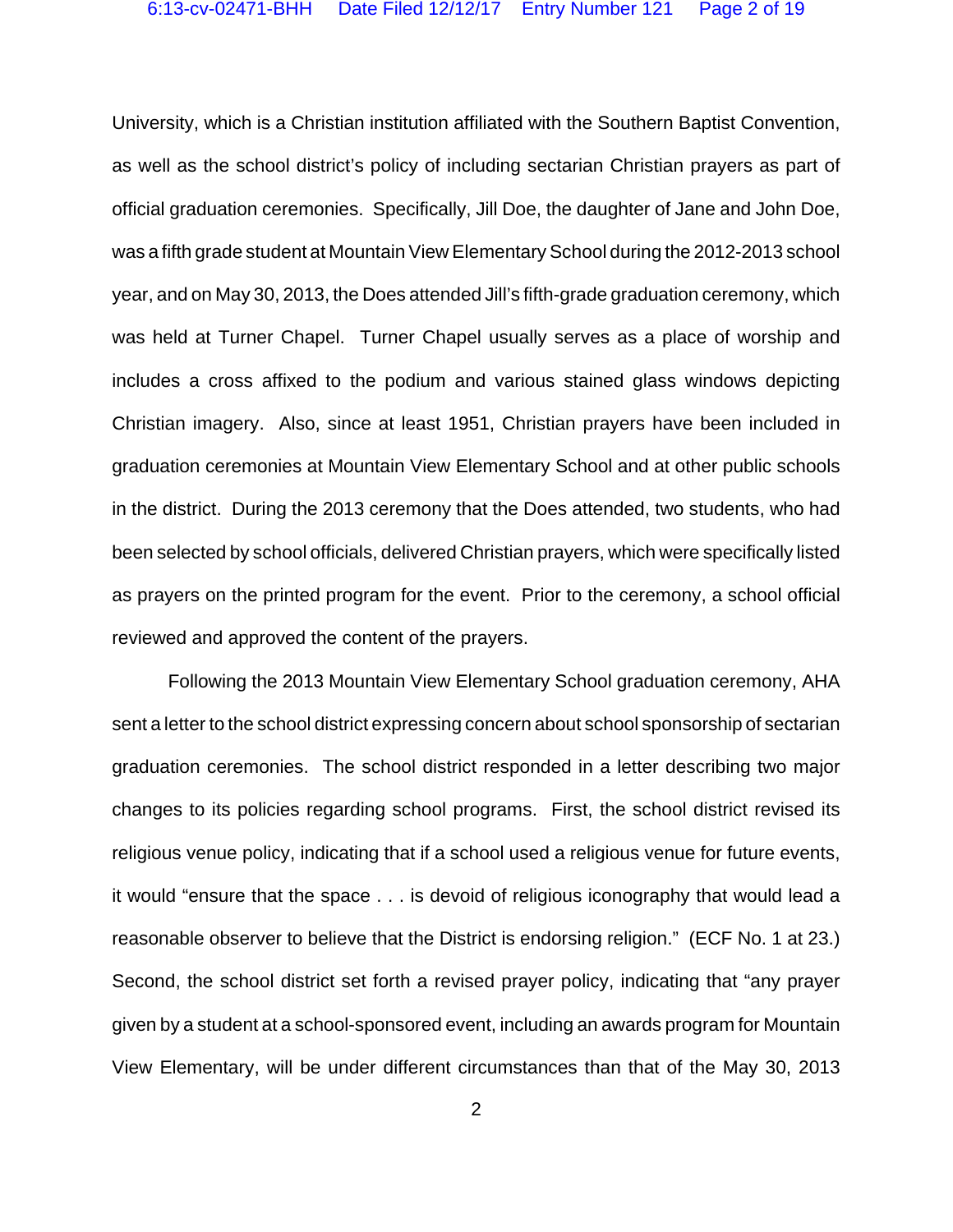program," and further stating:

With regard to a student delivering a prayer or providing a religious message during a school-sponsored event, the District will not prohibit this practice as long as the prayer or message is student-led and initiated and does not create a disturbance to the event. Prohibiting such independent student speech would go beyond showing neutrality toward religion but instead demonstrate an impermissible hostility toward religion. If a student is selected to speak based upon genuinely neutral criteria such as class rank or academic merit, that student should have the same ability to decide to deliver a religious message or prayer as another student has the ability to decide to speak about an inspirational secular book or role model.

(*Id.* at 23-24.) The letter also indicated that the school district would "continue to monitor events at Mountain View Elementary School as well as at other schools to ensure that these policies and practices are adhered to through the District." (*Id.* at 25.)

Based on these facts, Plaintiffs filed suit seeking damages and requesting a declaratory judgment that the school district's past practices of endorsing prayers at school events (Plaintiffs' past prayer claim) and of holding school events in religious venues (Plaintiffs' past chapel claim) violated the Establishment clause. Plaintiffs also sought a declaration that the school district's revised prayer and religious venue policies are unconstitutional and requested a permanent injunction prohibiting all prayer at school events (Plaintiffs' prospective prayer claim) and barring the use of any religious venue for school events (Plaintiffs' prospective chapel claim).

After the parties filed cross-motions for summary judgment, this Court entered orders granting in part and denying in part the motions. First, with respect to Plaintiffs' past prayer claim, the Court concluded that the school district's practice of including prayer at school events, which involved the selection of students to deliver the prayers and the approval of the content of those prayers, was unconstitutional, and the Court awarded \$1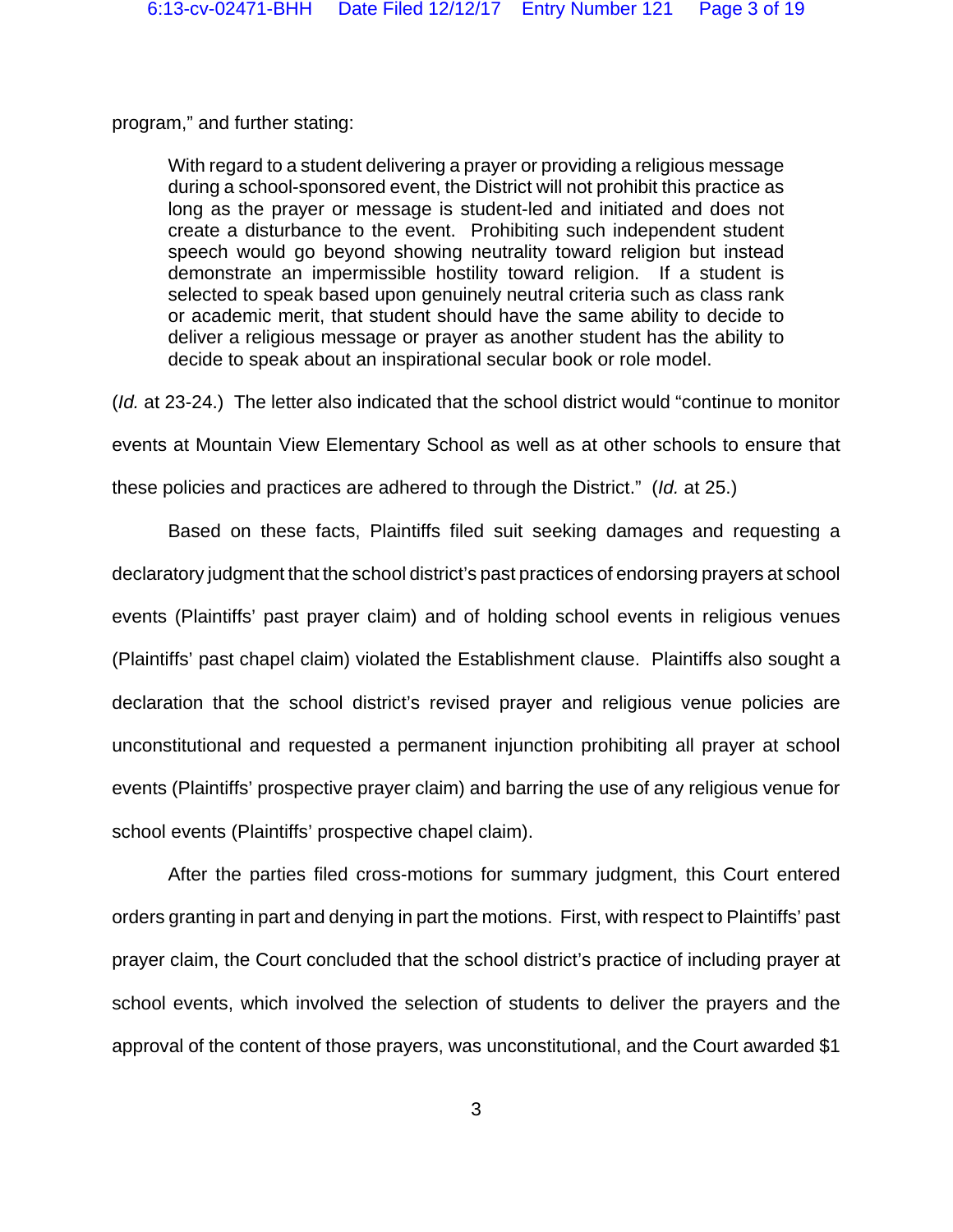in nominal damages for Plaintiffs' past prayer claim.<sup>1</sup> (ECF No. 97.) In awarding nominal damages, the Court did not specifically address the merits of Plaintiffs' past chapel claim, and that claim is now squarely before the Court following the Fourth Circuit's remand.

Next, with respect to Plaintiffs' prospective prayer claim, this Court held in favor of the school district, concluding that the revised policy, which permitted only student-led and student-initiated prayer, was constitutional because it has "no religious purpose or effect and does not improperly entangle the State with religion." (*Id.* at 19.) Accordingly, this Court declined to grant permanent injunctive relief prohibiting all prayer from future school events in the school district. The Court also held in favor of the school district on Plaintiffs' prospective chapel claim and denied permanent injunctive relief. Specifically, the Court concluded that Plaintiffs' prospective chapel claim was moot on the ground that Plaintiffs lacked a reasonable expectation of future injury because the Doe family had moved within the school district during the course of the litigation, and their children's new schools had not previously used religious venues for school events.

The Does moved to Alabama after Plaintiffs appealed this Court's decisions, and as a result, the school district filed a motion to dismiss the appeal as moot. The Fourth Circuit considered the school district's mootness arguments in connection with Plaintiffs' prospective prayer and prospective chapel claims and ultimately determined that the Does' interest in injunctive relief was moot because the Does' children no longer attended school in Greenville County and would not be subject to injury from implementation of the revised policies. Therefore, the Fourth Circuit granted the school district's motion to dismiss with

 $1$  The school district did not appeal this holding, and that issue is no longer before the Court.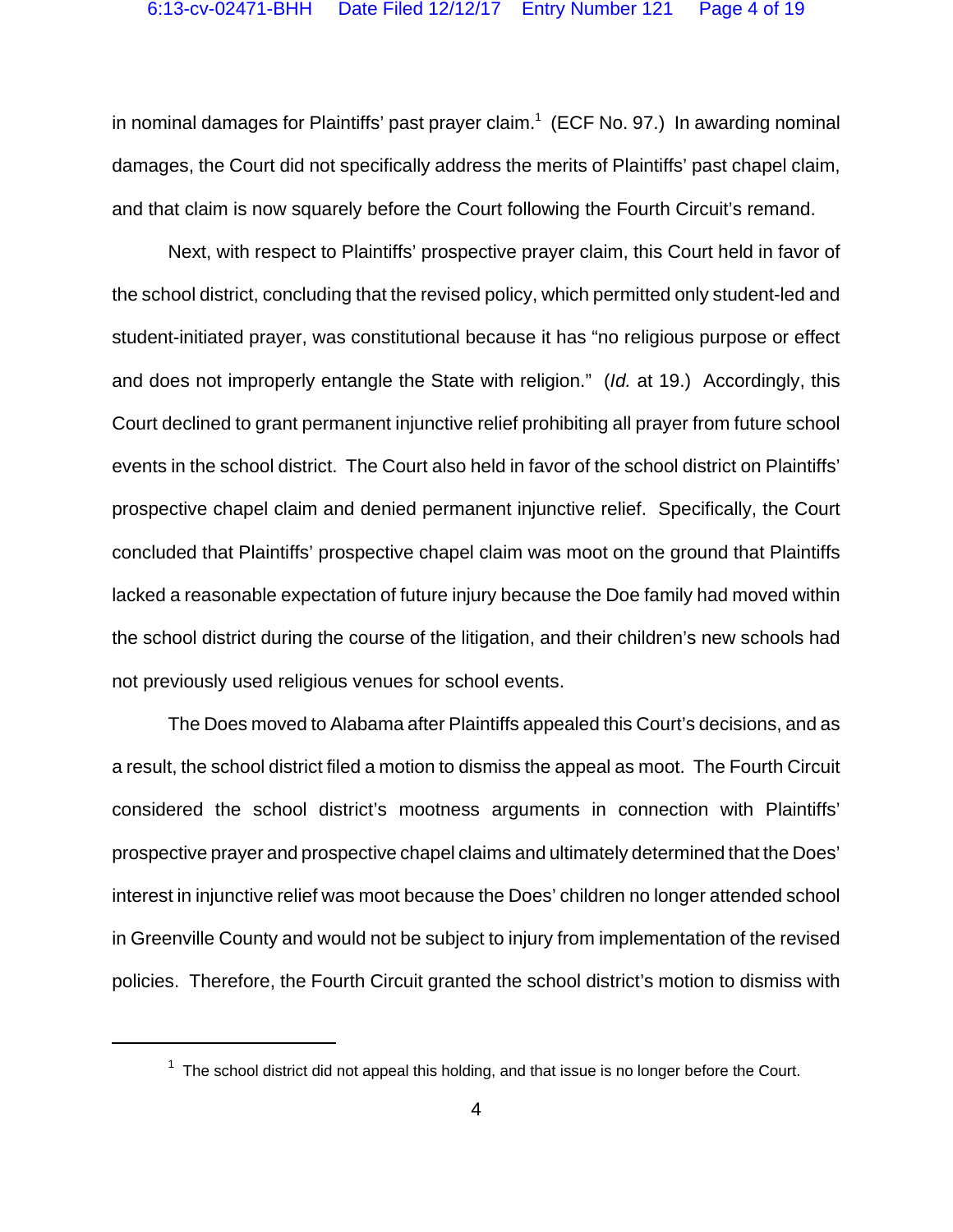respect to the prospective prayer and prospective chapel claims brought by the Does. Importantly, however, the Fourth Circuit concluded that AHA may still have an interest in obtaining injunctive relief based on its representation of other AHA members, if AHA could establish representational standing.

With respect to AHA's attempt to establish representational standing, the Fourth Circuit declined to consider supplemental affidavits submitted by AHA, noting that issues of fact arising from those affidavits may require resolution in the first instance. (ECF No. 113 at 15.) Accordingly, the Fourth Circuit vacated and remanded the portion of this Court's judgment addressing the prospective prayer claim and instructed this Court to conduct jurisdictional discovery to determine whether AHA currently maintains standing to pursue the prospective prayer claim based on the interests of other members. The Fourth Circuit also indicated that, if this Court determines that AHA continues to have a live claim, then this Court should consider whether its prior judgment on the prospective prayer claim should be amended in any respect.

Next, however, with respect to Plaintiffs' prospective chapel claim, the Fourth Circuit noted that this Court had not considered the merits of the claim but had determined that the claim was moot because (1) the Doe children no longer were enrolled in or would attend Mountain View Elementary School in the future, and they had moved to schools in the district that had not used Turner Chapel or other religious venues for school events; and (2) Plaintiffs failed to present evidence that the new schools attended by the Doe children were likely to use such religious venues in the future. The Fourth Circuit affirmed these findings and determined that "because at the time of the district court's judgment, AHA had not shown that the Does or any other AHA members were likely to suffer injury from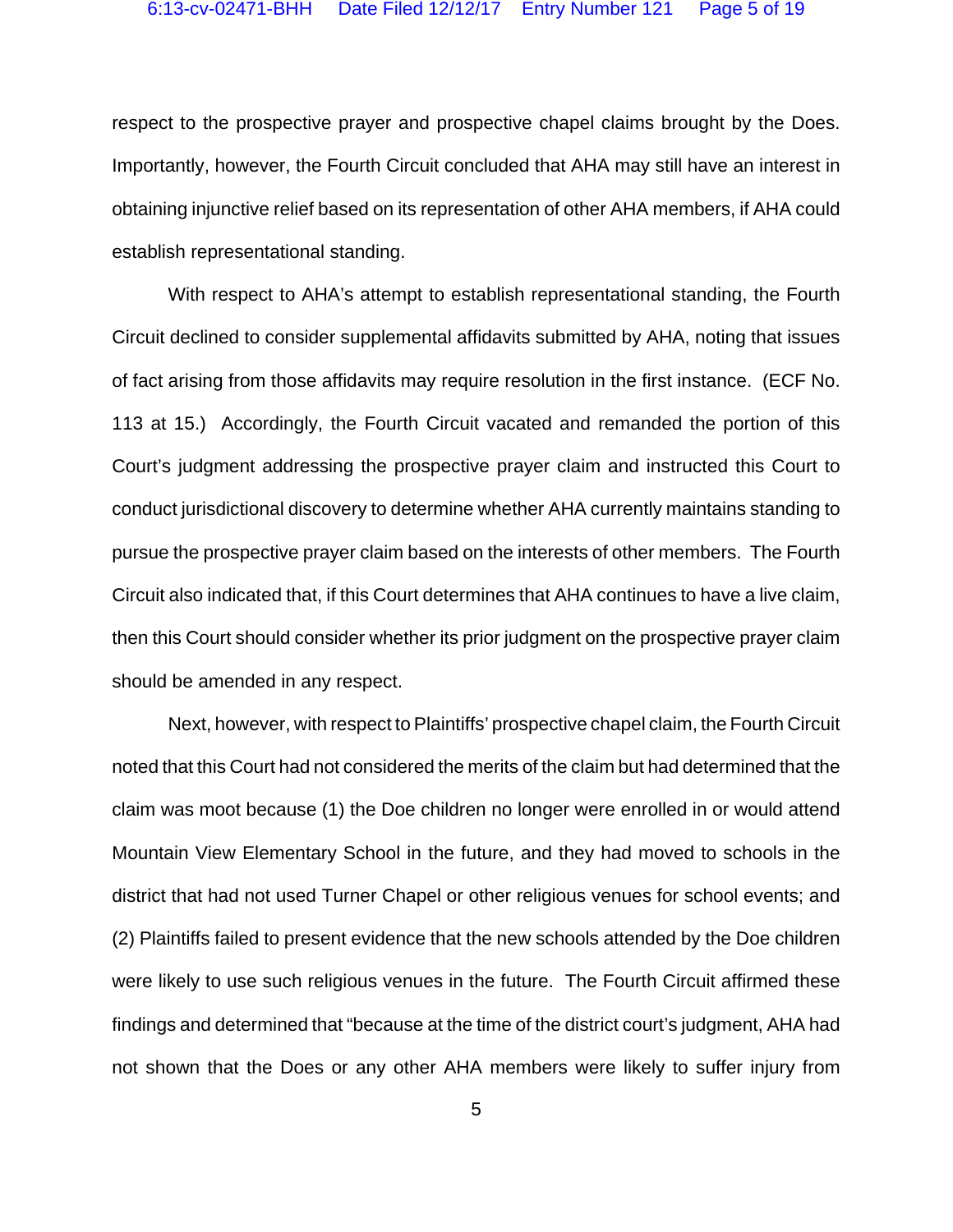application of the revised chapel policy, AHA failed to establish standing in the district court to challenge the policy." (*Id.* at 17.) Because AHA was barred from remedying that defect on appeal pursuant to *Summers v. Earth Island Institute*, the Fourth Circuit granted the school district's motion to dismiss AHA's prospective religious venue claim. $^2$  555 U.S. 488, 498 (2009).

Following remand, this Court directed the parties to confer and submit a proposed scheduling order including (1) jurisdictional discovery, (2) a briefing schedule for the issue of AHA's continued representational standing, and (3) a briefing schedule for the merits of the past chapel claim. (ECF No. 110.) Subsequently, the parties submitted a consent scheduling order setting a deadline for jurisdictional discovery on the issue of AHA's representational standing and setting a deadline for the parties to submit additional briefs on the issues of (1) representational standing and (2) whether the Court should award nominal damages for Plaintiffs' past chapel claim. (ECF No. 111 at 1.)

#### **DISCUSSION**

## **I. Plaintiffs' Past Chapel Claim**

As previously mentioned, this Court granted Plaintiffs \$1 in nominal damages based on its finding that the school district's practice of including school-endorsed prayers from 1951 through the 2013 Mountain Valley Elementary School graduation was unconstitutional. (ECF No. 97.) *See, e.g.*, *Lee v. Weisman*, 505 U.S. 577, 590 (1992)

<sup>2</sup> In *Summers*, the plaintiffs, a group of environmental organizations, were unable to establish standing on behalf of their members in the district court, because they could not demonstrate any particularized harm suffered by an organization member. 555 U.S. at 495. The Supreme Court held that, because the plaintiffs could not "me[et] the challenge to their standing at the time of judgment," the plaintiffs "could not remedy the defect retroactively" by supplementing the record with additional evidence. *Id.* at 495 n.\*.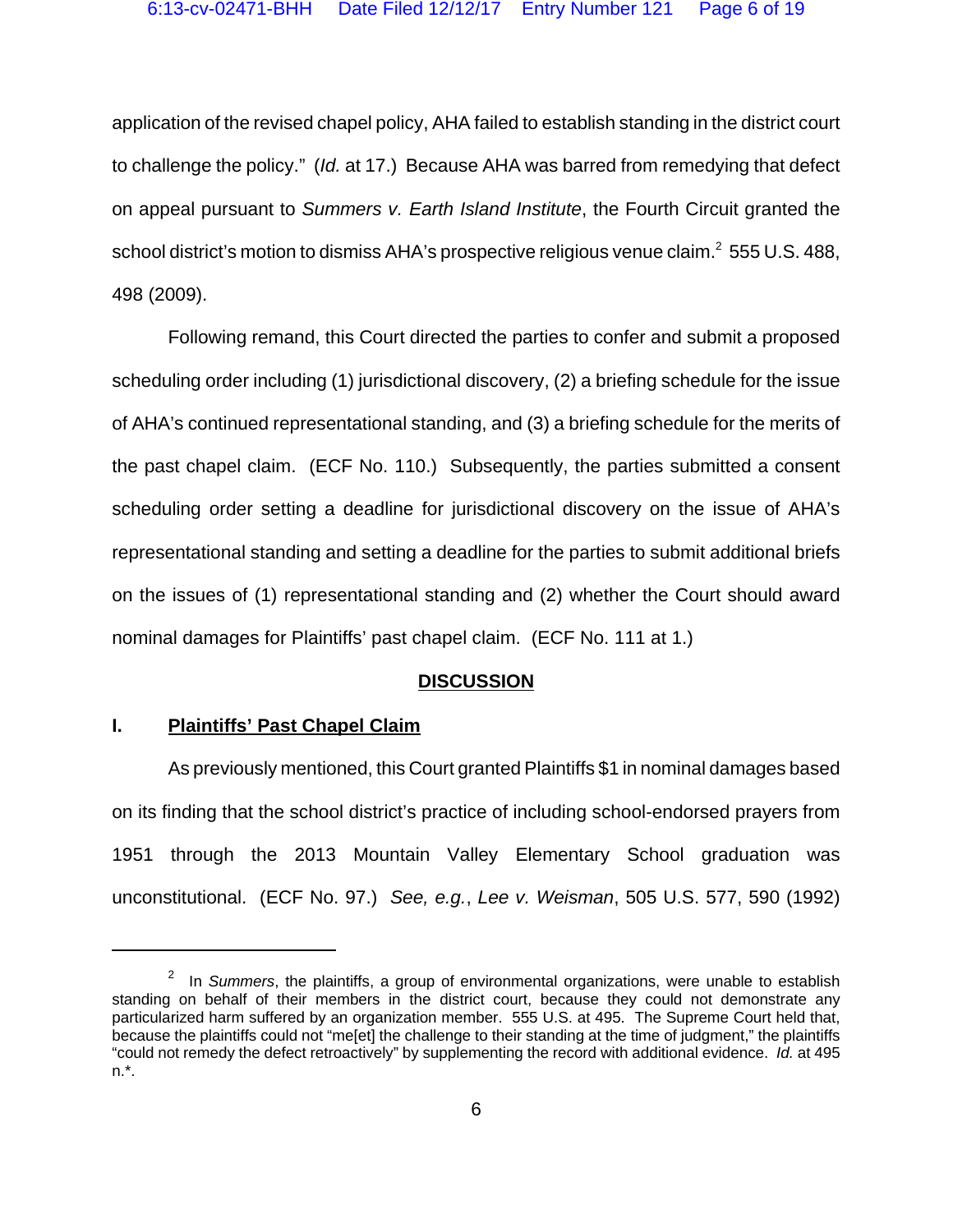("[O]ur precedents do not permit school officials to assist in composing prayers as an incident to a formal exercise for their students."). In so finding, the Court failed to specifically address Plaintiffs' separate claim for damages based on the school district's past use of sectarian venues like Turner Chapel for graduation ceremonies. However, as the Fourth Circuit determined, "[P]laintiffs continue to have an interest in the outcome of the past chapel claim despite the Does' move to Alabama. The [P]laintiffs' claim for nominal damages based on a prior constitutional violation is not moot because the [P]laintiffs' injury was complete at the time the violation occurred."(ECF No. 113 at 18.) Thus, the Court will now consider whether Plaintiffs are entitled to nominal damages based on the school district's use of Turner Chapel for the 2013 ceremony.

The Establishment Clause of the First Amendment to the Constitution of the United States, made applicable to the actions of state and municipal governments by the Fourteenth Amendment, *Everson v. Bd. of Educ. of Ewing Twp.*, provides that "Congress shall make no law respecting an establishment of religion." 330 U.S. 1, 8 (1947); U.S. Const. amend. I, cl. 1. In *Lemon v. Kurtzman*, the United States Supreme Court enunciated a three-part test to determine whether government action violates the Establishment Clause. 403 U.S. 602 (1971). To pass the *Lemon* test, challenged governmental action must (1) have a secular purpose, (2) have a primary effect that neither advances nor inhibits religion, and (3) not foster an excessive entanglement with religion. *Mellen v. Bunting*, 327 F.3d 355, 372 (4th Cir. 2003). All three prongs of the test must be met for the challenged action to be constitutional. *Koenick v. Felton*, 190 F.3d 259, 265 (4th Cir. 1999) ("If a state action violates even one of these three prongs, that state action

7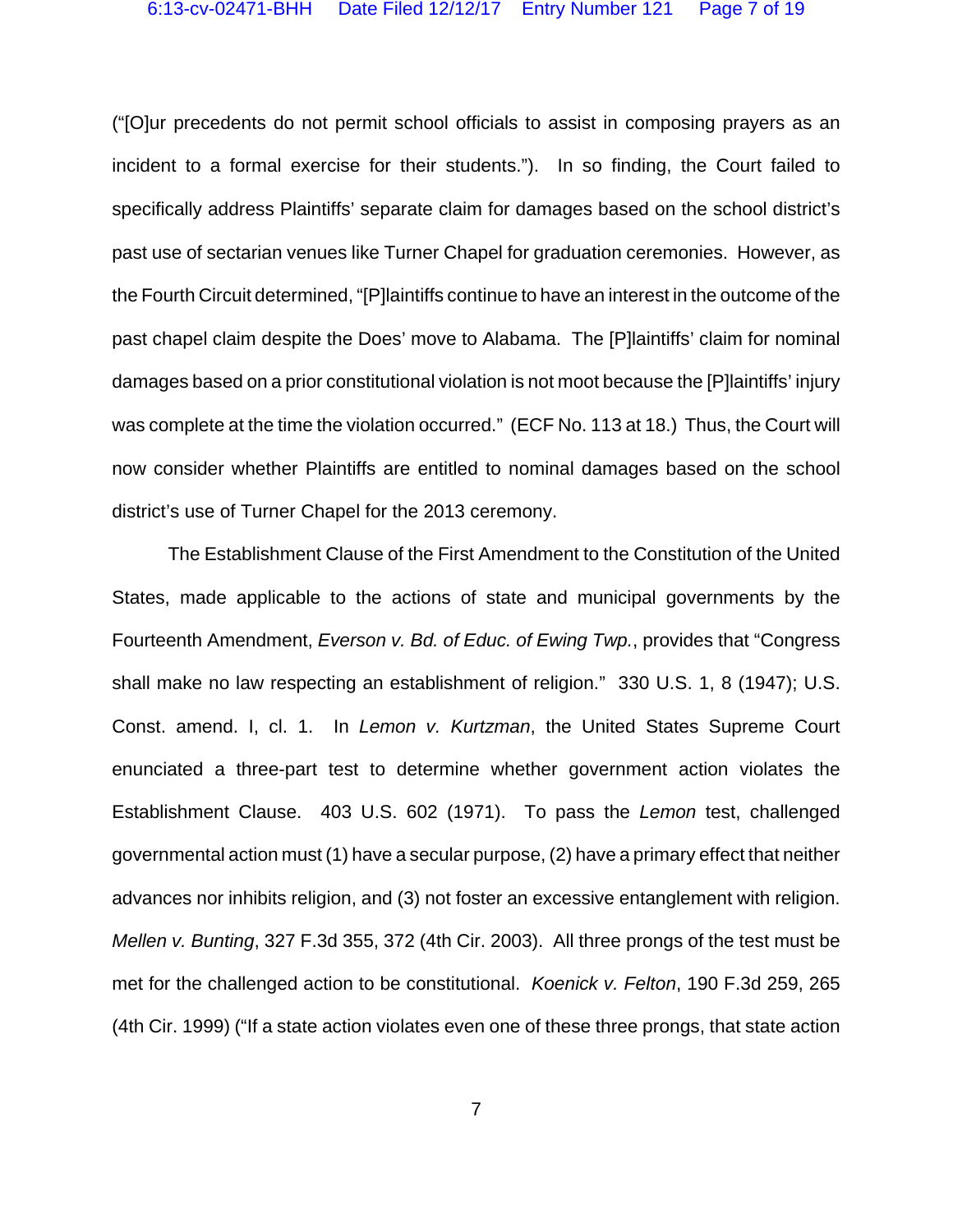is unconstitutional."). "The touchstone for [the Court's] analysis is the principle that the First Amendment mandates government neutrality between religion and religion, and between religion and nonreligion." *McCreary Cnty., Ky. v. Am. Civil Libs. Union of Ky.*, 545 U.S. 844, 860 (2005) (internal quotations and citations omitted). "Whether a government activity violates the Establishment Clause is 'in large part a legal question to be answered on the basis of judicial interpretation of social facts . . . . Every government practice must be judged in its unique circumstances.'" *Santa Fe Indep. Sch. Dist. v. Doe*, 530 U.S. 290, 315 (2000) (quoting *Lynch v. Donnelly*, 465 U.S. 668, 693-94 (1984) (O'Connor, J., concurring)). "In the context of school prayer, though, we must give special consideration, under the principles discussed in *Lee* and *Santa Fe*, to whether a state has coerced religious worship." *Mellen*, 327 F.3d at 371.

Here, Plaintiffs allege that the school district's practice of holding school events in sectarian venues adorned with Christian iconography is manifestly unconstitutional and that the school district's past use of Turner Chapel in 2013 fails all three prongs of the *Lemon* test. In support of their arguments, Plaintiffs rely on *Doe v. Elmbrook School District*, where the Seventh Circuit Court of Appeals found unconstitutional a school district's practice of holding high school graduation ceremonies in a church sanctuary. 687 F.3d 840 (7th Cir. 2012).

In contrast, the school district asserts that its use of Turner Chapel for Mountain View Elementary School's 2013 graduation easily passes the *Lemon* test. According to the school district, it was not motivated by any religious purpose in selecting the chapel as the appropriate venue; rather, it did so because it was convenient for students and parents and was a larger and more comfortable environment than the Mountain View Elementary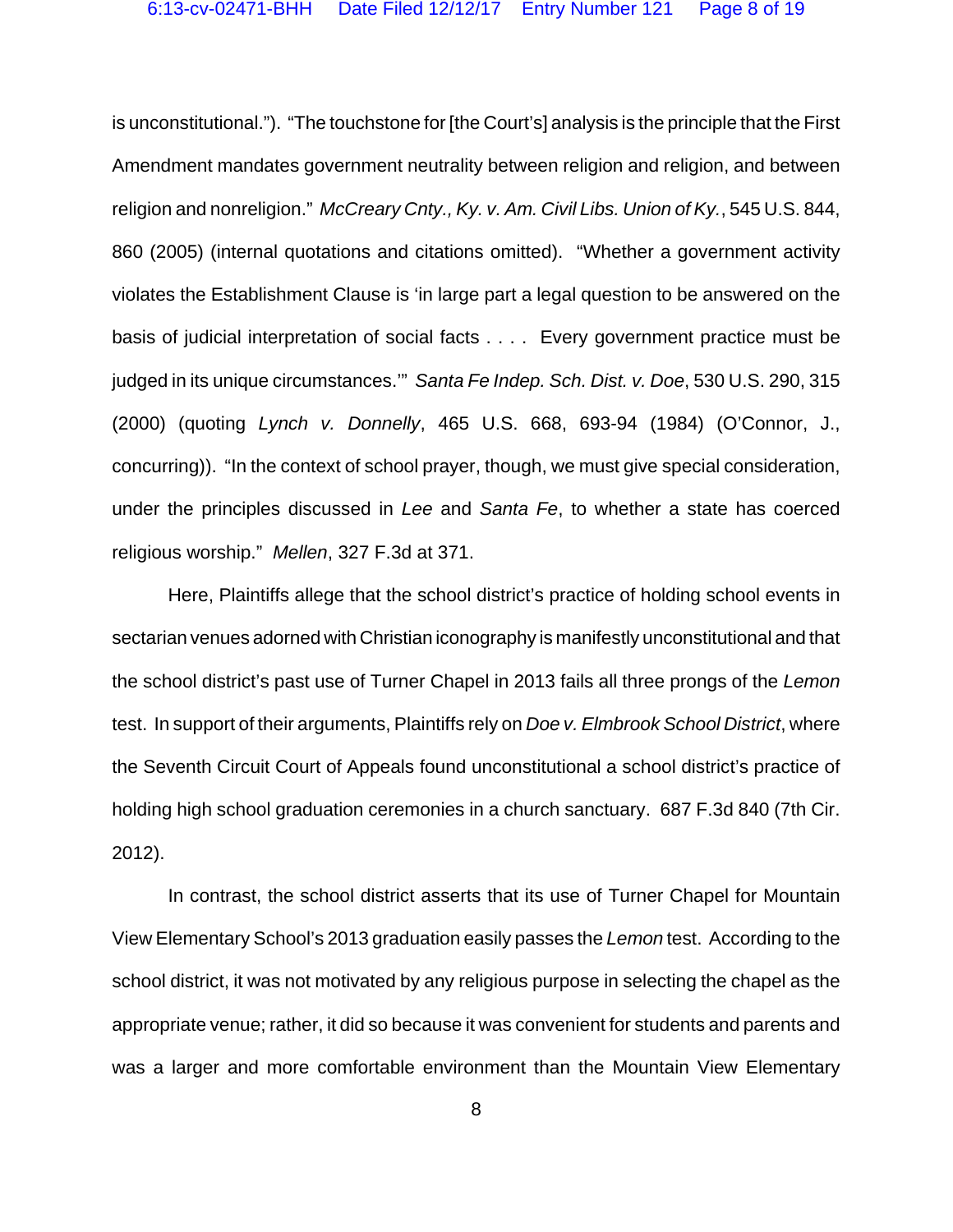School cafetorium. In addition, the school district asserts that its use of the chapel satisfies the "primary effect" prong of the *Lemon* test because no reasonable observer would conclude that the school was endorsing particular religious views merely by holding the program in the chapel. The school district also contends that *Elmbrook* is not consistent with Fourth Circuit precedent and that it is distinguishable on the facts because, for example, unlike the facts of this case, the church in *Elmbrook* was staffed with church members handing out evangelical literature to students and their families, and the audience in *Elmbrook* was seated in pews containing Bibles and other religious items. Finally, the school district contends that use of the chapel passes the "no endorsement" prong of the Lemon test, and that the coercion test does not apply.

After consideration of the parties' arguments and the record as a whole, the Court concludes, based on the specific facts of this case, that the school district's use of Turner Chapel for Mountain View Elementary School's 2013 graduation violated the Establishment Clause and that Plaintiffs are entitled to \$1 in nominal damages based on this claim. As an initial matter, the Court notes that this ruling is limited to the specific facts of this case and should not be construed as a bright line rule regarding a school district's use of a church-owned facility.

First, regardless of the school district's purpose in selecting the chapel for the location of the ceremony, the Court has already determined that the inclusion of two school-endorsed Christian prayers at the ceremony violated Plaintiffs' constitutional rights. The fact that the district chose to hold the ceremony (which included school-endorsed Christian prayers) in a clearly Christian place of worship in the presence of religious iconography, including, among other things, a cross on the podium and eight stained glass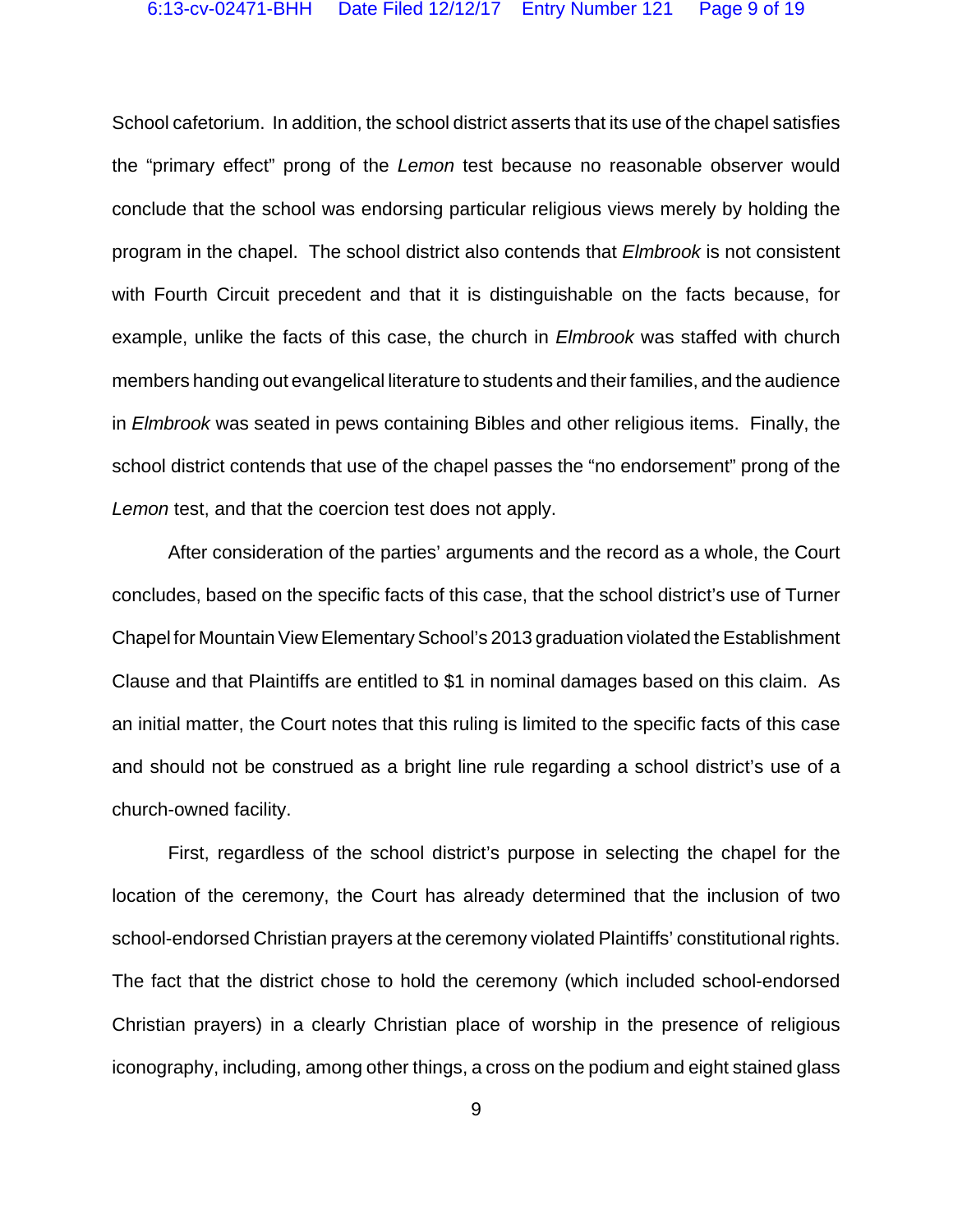windows depicting Christian imagery, only further created a likelihood that observers would perceive the district as endorsing a particular set of religious beliefs. There has been no showing that the chapel was the only available venue for the graduation ceremony, and in view of the overall circumstances of the event, there can be no doubt that the setting in which the ceremony occurred conveyed a message of religious endorsement and created a likelihood that the school-aged children would perceive a link between church and state. *See Lee*, 505 U.S. 577; *Elmbrook*, 687 F.3d at 852-54. Thus, the Court finds that the school district's use of Turner Chapel for the 2013 Mountain View Elementary School fails the second prong of the *Lemon* test. *See Mellen*, 327 F.3d at 374 (discussing the "effect prong" of the *Lemon* test and explaining that it "asks whether, irrespective of government's actual purpose, the practice under review in fact conveys a message of endorsement or disapproval [of religion]") (quoting *Wallace v. Jaffree*, 472 U.S. 38, 56 n.42 (1985) (internal quotation marks omitted)).

In addition, and for similar reasons, the Court finds that the district's use of Turner Chapel fails the third prong of the *Lemon* test insofar as the district's decision to use a clearly Christian environment to conduct a ceremony where students offered schoolendorsed prayers fostered an excessive entanglement with religion. *Cf. Mellen*, 327 F.3d 355 (2003) (finding that VMI's sponsorship of a supper prayer brought the school into conflict with the *Lemon*'s third prong by excessively entangling the school with religious activity).

Finally, while the district is correct that the facts of this case differ in certain respects from the facts of *Elmbrook*, the Court notes that the differences do not all favor the school district. For example, although the school district is correct that no church officials handed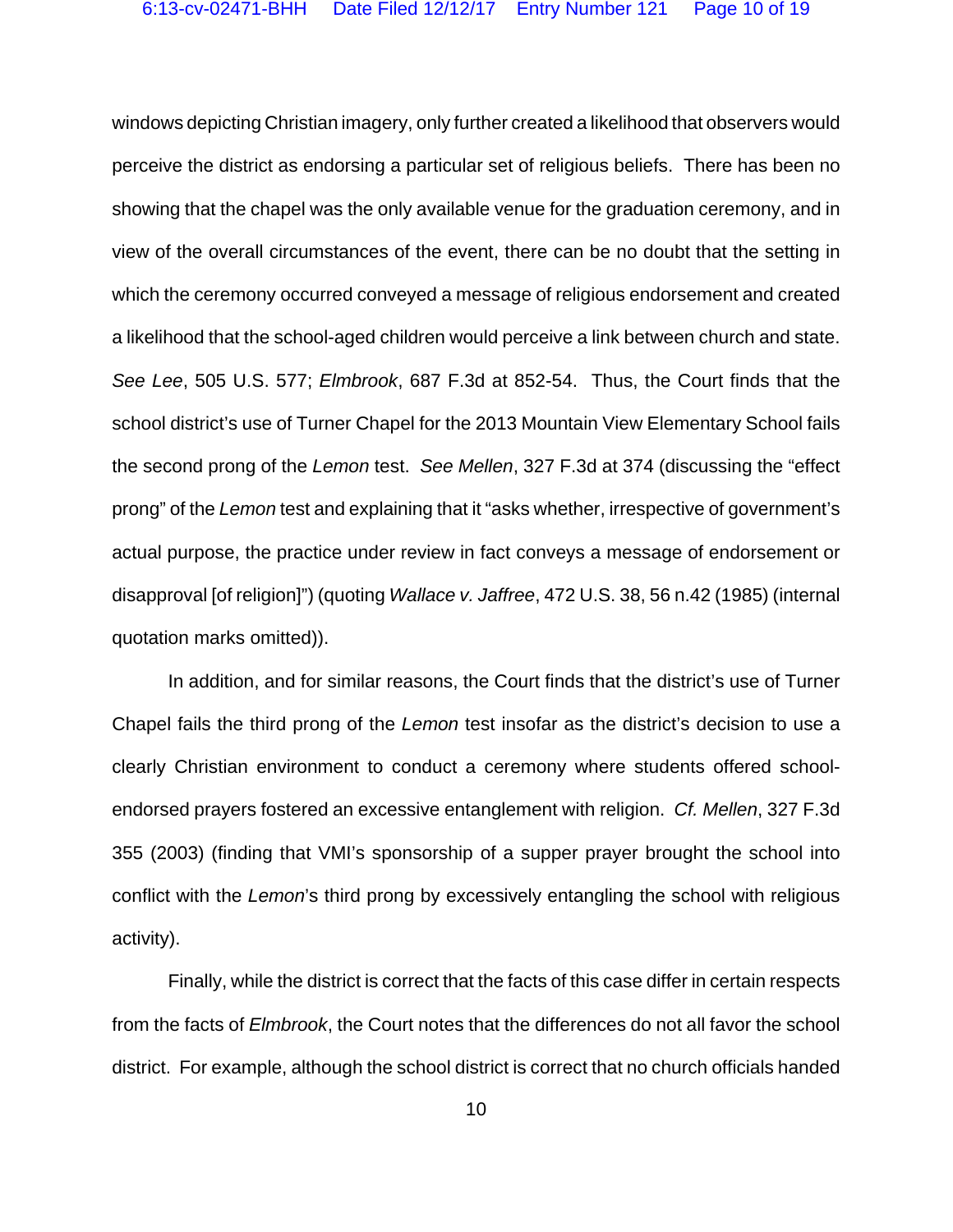out evangelical literature during the Mountain View Elementary School graduation ceremony, as occurred in *Elmbrook*, the ceremony in *Elmbrook* did not include schoolendorsed prayers, as occurred here. In addition, the ceremony in *Elmbrook* did not involve elementary school students, who may be even more receptive to endorsed religious messages based on their youth. *See Lee*, 327 F.3d at 371 ("It is undoubtedly true that grade school children are particularly susceptible to pressure from their peers towards conformity.") (internal quotations and citation omitted). Overall, for the foregoing reasons, the Court finds that the district's past use of Turner Chapel ran afoul of the First Amendment's Establishment Clause, and the Court grants nominal damages in the amount of \$1 on Plaintiffs' past chapel claim.

#### **II. AHA's Standing on the Prospective Prayer Claim**

As the Fourth Circuit explained on appeal, a party invoking federal jurisdiction generally bears the burden to establish standing by showing that it suffered an injury that is fairly traceable to the challenged action and that can be redressed by the court's decision. *Friends of the Earth, Inc. v. Laidlaw Envtl. Servs. (TOC), Inc.*, 528 U.S. 167, 180- 81 (2000). Generally, plaintiffs in Establishment Clause cases can establish standing by showing that they are "spiritually affronted as a result of direct and unwelcome contact with alleged religious establishment within their community." *Moss v. Spartanburg Cty. Sch. Dist. Seven*, 683 F.3d 599, 605 (4th Cir. 2012) (citation and quotation marks omitted). Ordinarily an organization can establish standing on behalf of its members, or so-called representational standing, when (1) its members "would have standing to sue in [their] own right;" (2) "the organization seeks to protect interests" consistent with "the organization's purpose;" and (3) "neither the claim asserted nor the relief sought requires the participation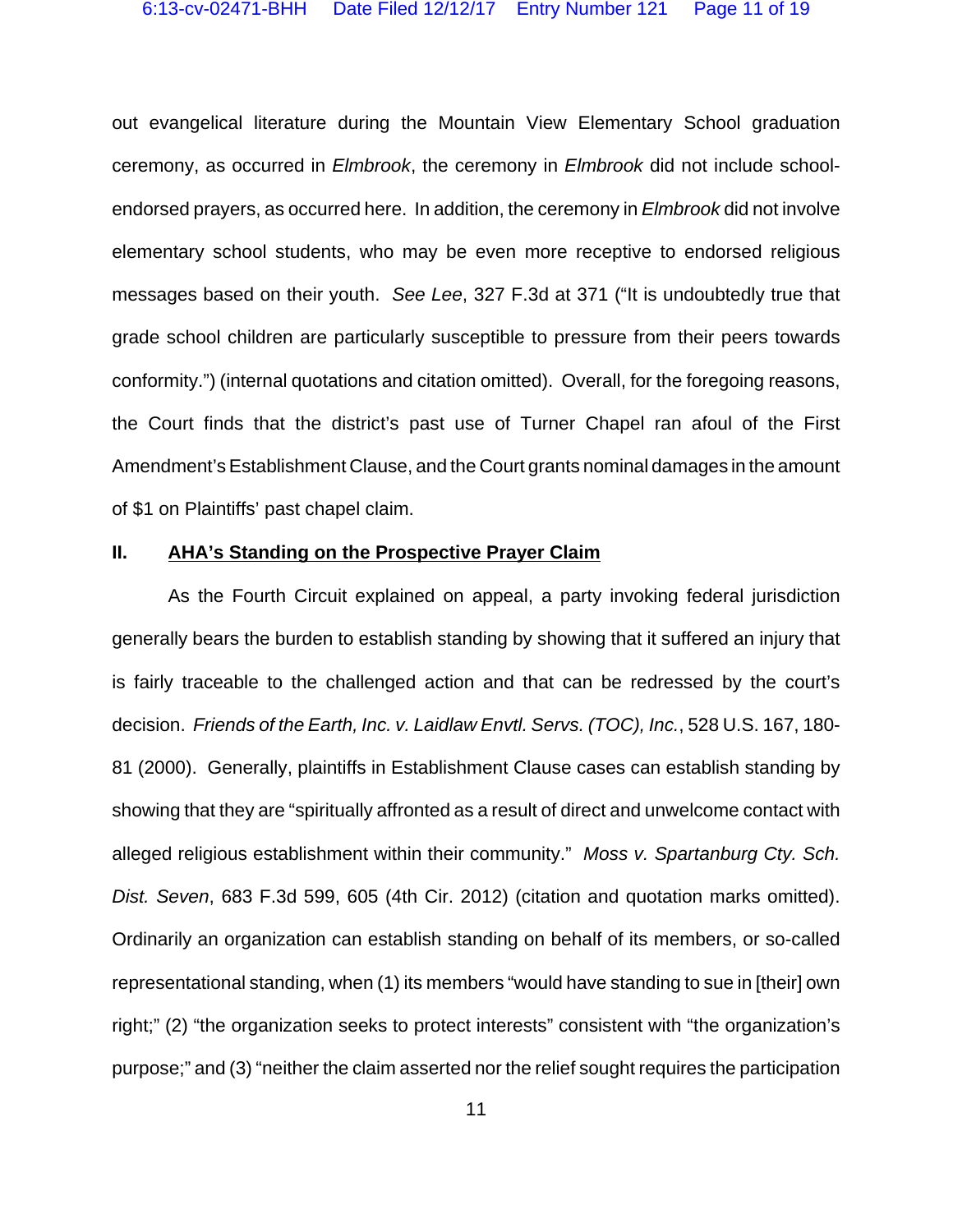of individual members in the lawsuit." *Friends of the Earth, Inc. v. Gaston Copper Recycling Corp.*, 204 F.3d 149, 155 (4th Cir. 2000) (en banc); *Warth v. Seldin*, 422 U.S. 490, 511 (1975) (explaining that an "association must allege that its members, *or any one of them*, are suffering immediate or threatened injury" (emphasis added)).

Here, as previously explained, the Fourth Circuit concluded that AHA may still have an interest in obtaining injunctive relief on the prospective prayer claim based on its representation of other AHA members, if AHA could establish representational standing. In seeking to establish representational standing, AHA submitted supplemental affidavits on appeal, which the Fourth Circuit declined to consider, noting that issues of fact arising from those affidavits may require resolution by this Court. (ECF No. 113 at 15.)

Following remand, AHA again submitted supplemental affidavits as well as copies of programs from more recent graduation ceremonies occurring at various schools in the district. (*See* ECF No. 115-1 through 115-21.) In its supplemental briefing, AHA asserts that it has established each element of the representational standing test because: (1) it has pointed to three members who would have standing to sue in their own right (when only one is required); (2) AHA clearly seeks to protect interests consistent with the organization's purpose; and (3) neither the claim asserted nor the relief sought requires the participation of individual members in the lawsuit.

In contrast, the district contends that AHA cannot establish representational standing because it cannot show that an AHA member is under threat of an actual and imminent injury, as opposed to a hypothetical or speculative injury. In addition, the school district argues that AHA cannot establish the third prong of the *Hunt* representational standing analysis because the claim asserted requires the participation of individual members in the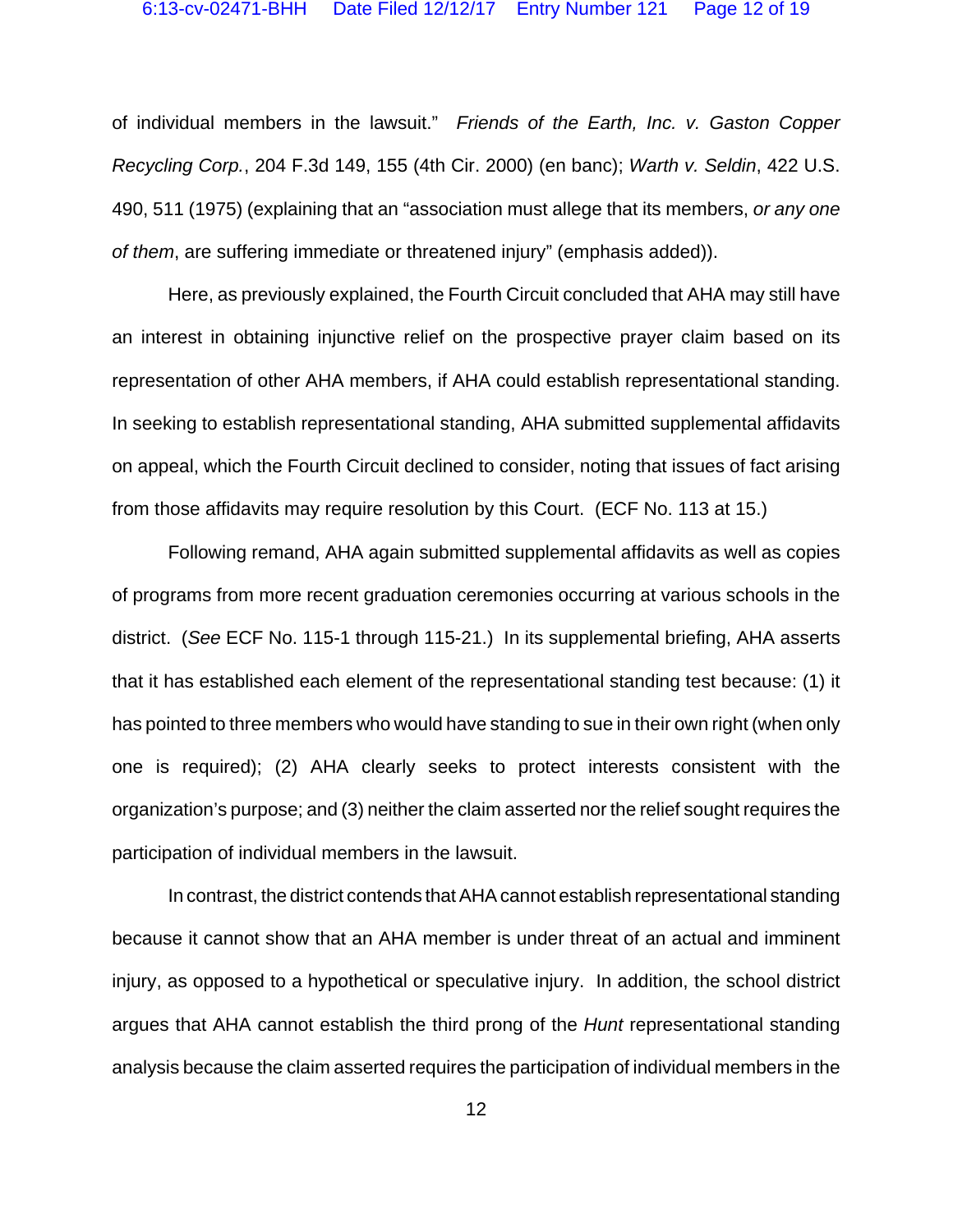lawsuit.

After consideration, the Court finds that AHA continues to have standing to proceed on the prospective prayer claim based on its representation of member parents whose children still attend schools within the school district. First, just as the Fourth Circuit remarked that AHA could have "met a challenge to" standing at the time of the Court's previous judgment because it showed that its members, the Does, would suffer harm based on the revised prayer policy (*see* ECF No. 113 at 14-15), AHA still can meet a challenge to standing by showing that, just like the Does at the time of the Court's previous judgment, other of its members would suffer harm based on the revised prayer policy. Specifically, AHA has offered evidence that members Jeffrey Lamb, Michael Bruccoliere, and J.W. have been members of AHA since before the complaint was filed, and that these members, just like the Does at the time of the Court's previous judgment, have children attending schools that are subject to the district-wide prayer policy and that have included Christian prayers and songs in recent graduation ceremonies, leading to the conclusion that these members are under threat of actual and imminent injury as opposed to a mere hypothetical or speculative injury.<sup>3</sup> (*See* ECF Nos. 115-1, 115-2, and 115-3.) *See Lee*, 505 U.S. at 587 (granting permanent injunctive relief to prevent the inclusion of clergy-led invocations in the form of prayer in graduation ceremonies of city public schools); *Santa Fe Indep. Sch. Dist.*, 530 U.S. at 310-12 (granting injunctive relief to prevent the inclusion of student-led prayer

<sup>3</sup> The district cites *Am. Humanist Ass'n v. City of Ocala*, F. Supp. 3d 1265, 1278 (M.D. Fla. 2015), in support of its assertion that AHA lacks standing. In *Ocala*, the district court found that AHA lacked standing to enjoin certain future activity where it complained only of a single past prayer vigil and the record contained no evidence that another prayer vigil was likely to be scheduled. The Court finds *Ocala* easily distinguishable from the facts of this case because the single past prayer vigil complained of in *Ocala* is vastly different from the district's decades-long practice in this case of including prayer at graduation ceremonies–events that occur every year.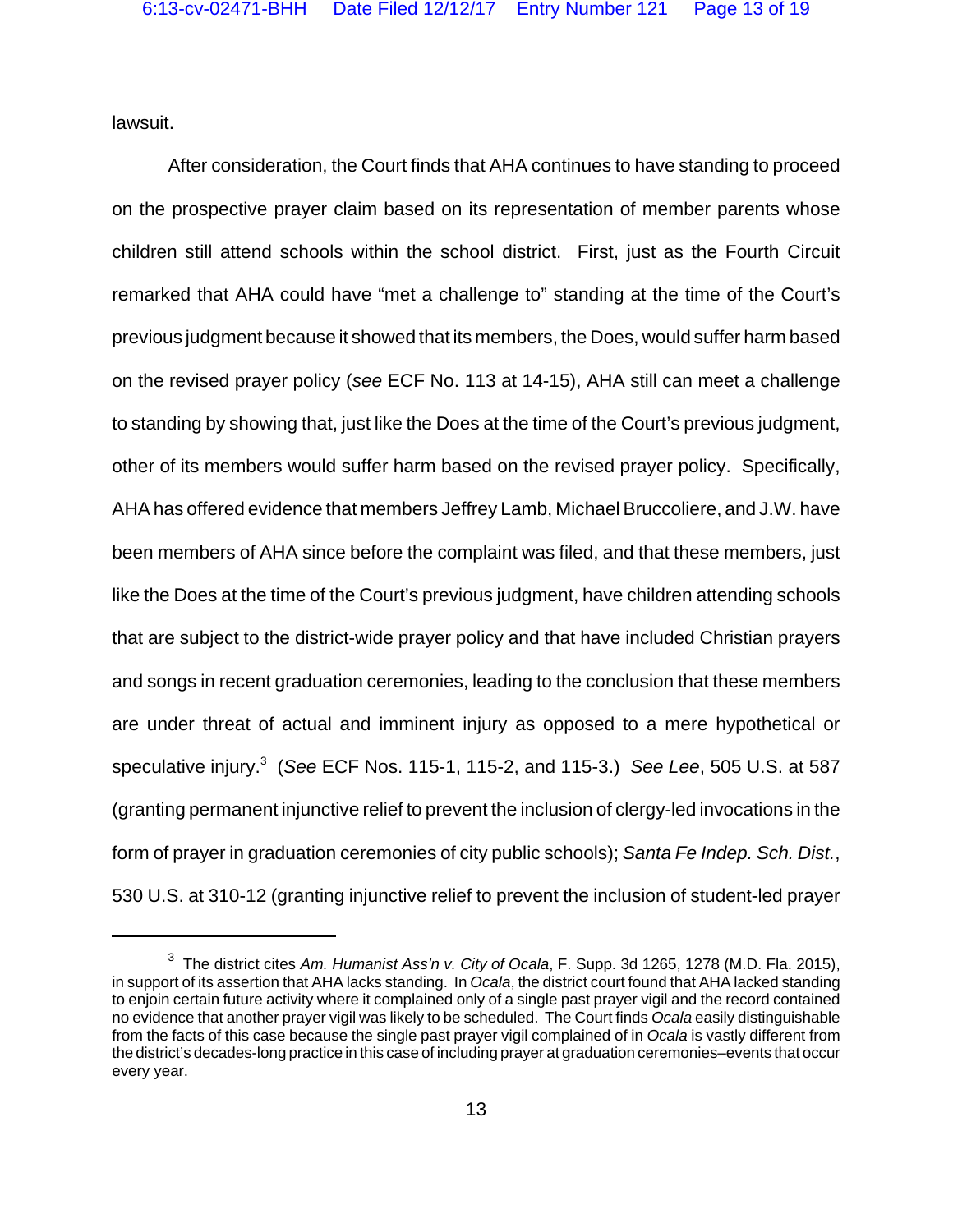invocations before football games at Texas public schools); (*see also* ECF No. 97 at 12 ("Certainly, the plaintiffs have standing to challenge the alleged neutrality of the present policy, as in *Santa Fe*, and the Court must consider the concern.")).

In addition, it is clear that AHA seeks to protect interests consistent with the organization's purpose, and contrary to the school district's arguments otherwise, the Court does not find that either the claim asserted or the relief sought requires the participation of individual members in the lawsuit. As AHA points out, the prospective prayer claim seeks only declaratory and injunctive relief, "the type of relief for which associational standing was originally recognized." *Retail Indus. Leaders Ass'n v. Felder*, 475 F.3d 180, 187 (4th Cir. 2007) (citation omitted). Accordingly, the Court finds that AHA continues to have standing to challenge the school district's revised prayer policy.

Having determined that AHA has standing, the next task for the Court is to determine whether its prior judgment on the prospective prayer claim should be amended in any respect. (*See* ECF No. 113 at 16.) In its prior judgment, the Court concluded:

The new position of the defendant, here, is both neutral and passive. On its face, it does not invite any prayer or speech, sectarian or otherwise; it cannot be said to be coercive. It prescribes nothing. There is nothing about the new position on graduations that suggests any role whatsoever in the schools attempting to make space available for invocation.

(ECF No. 97 at 11.)

More specifically, in considering the *Lemon* test, this Court previously concluded that the school district's revised prayer policy "is secular insofar as it governs a civil ceremony in graduation and protects the fullest liberties in speech for its participants." (*Id.* at 16.) The Court next concluded that no evidence showed that the district's position conveyed a message of endorsement. (*Id.* at 16-17.) Lastly, the Court concluded that the district was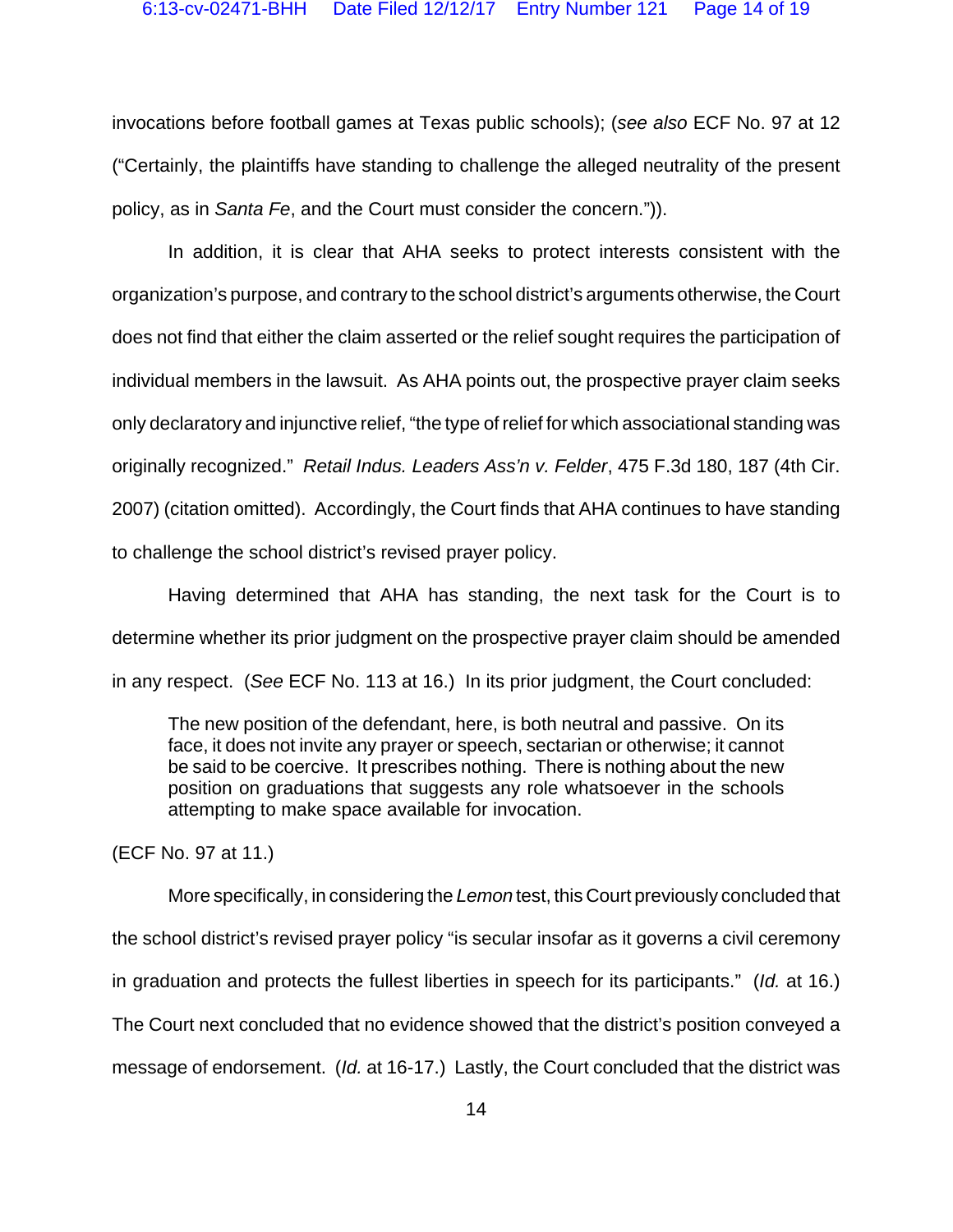not entangled with religion at all because the revised policy requires and expects no involvement of the schools in any decision of any individual student to include any religious point of view. (*Id.* at 17.) Accordingly, the Court denied Plaintiffs' request for an injunction prohibiting all prayer during school events.

While the Court is inclined to agree with several of its earlier conclusions insofar as the revised policy *as written* appears to pass the *Lemon* test, the Court has grave concerns about the constitutionality of the actual practices of the school district and the revised policy *as implemented*, as the record now contains evidence tending to show that the school district continues to endorse certain religious activity. In other words, despite the district's assertion that religious messages will be permitted at school events only when they are truly student-led and -initiated $^4$  (and when the students delivering the messages have been selected based on genuinely neutral criteria), the evidence offered by AHA paints a different picture. For example, according to the affidavits submitted by AHA, even following the school district's revision of its prayer policy, the programs for certain schools' graduation ceremonies ask the audience to stand for particular portions of the ceremonies, which the school district has captioned innocuously as a "welcome," "opening remarks," or "closing remarks," but which merely continue the school district's decades-long practice of including Christian prayers.<sup>5</sup> (*See*, *e.g.*, ECF Nos. 115-18 at 3; 115-12 at 3; and 115-

 $4$  As previously set forth, the school district informed AHA of the revision to its prayer policy by stating: "With regard to a student delivering a prayer or providing a religious message during a school-sponsored event, the District will not prohibit the practice as long as the prayer or message is student-led and initiated and does not create a disturbance to the event." (ECF No. 1 at 24.)

<sup>5</sup> As the Supreme Court remarked in *Lee*:

The undeniable fact is that the school district's supervision and control of a high school graduation ceremony places public pressure, as well as peer pressure, on attending students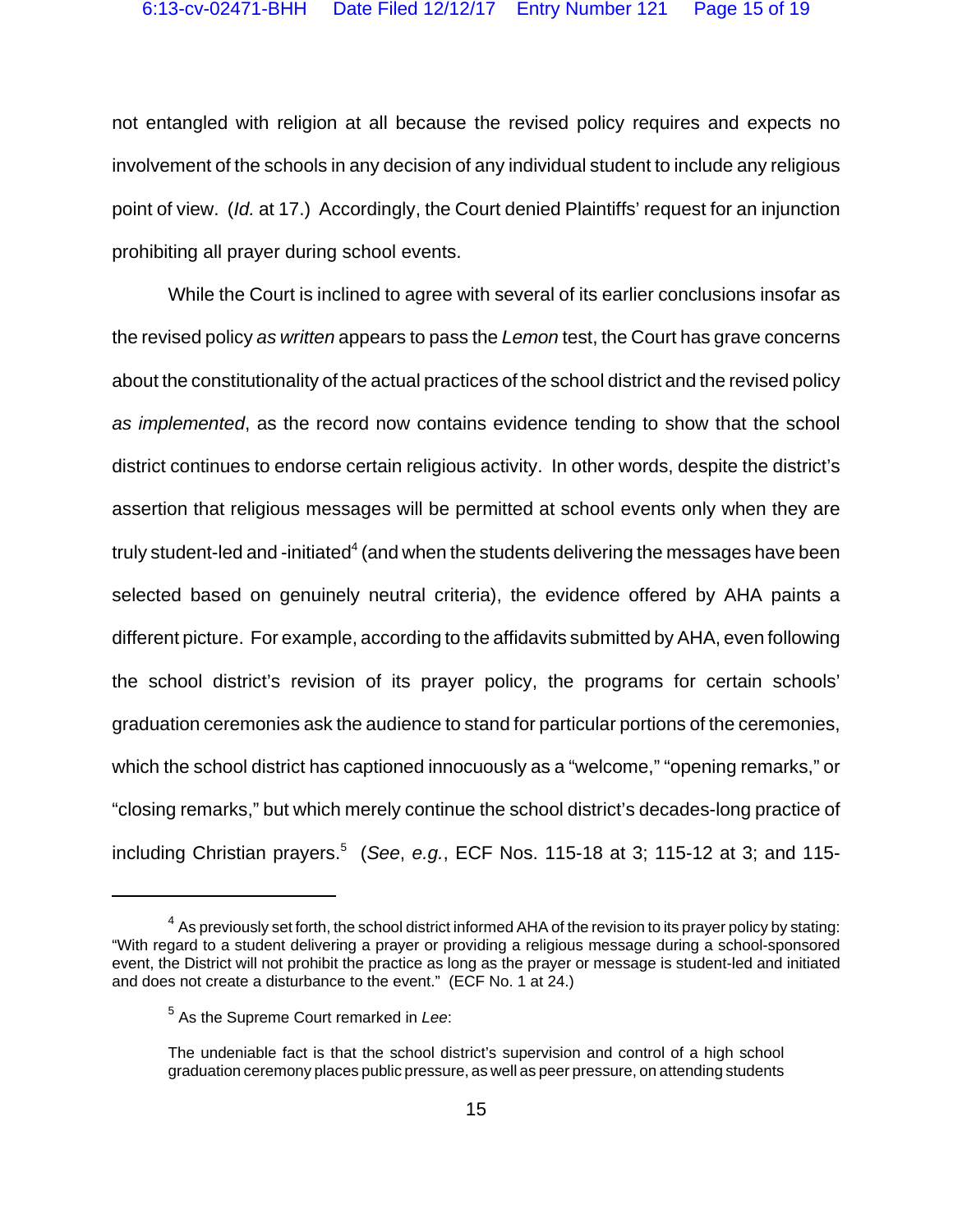13.) One school's program dated May 27, 2015, includes an "invocation," despite the fact that the Court's order dated May 18, 2015, stated that "[n]o formal or sponsored 'invocation' or 'inspirational reading' is allowed under the new policy or the prospective instruction of this Order." (ECF Nos. 115-11 at 13 and 97 at 15.) In addition, according to the affidavit of Jeffrey Lamb, a former teacher in the school district, district officials who oversee the speakers at graduation "make it clear to students that prayer is allowed." (ECF No. 115-2 at 3.) Even leaving aside the question of the constitutionality of wholly student-led and initiated prayers, the evidence submitted by AHA also indicates that the school district endorses other religious messages at its graduation ceremonies. As one example, according to Lamb's affidavit, his daughter is a student at Wade Hampton High School, and at Wade Hampton's 2015 and 2016 graduation ceremonies, the school choir performed the song, "The Lord Bless You and Keep You." (ECF No. 115-2.) *See Skarin v. Woodbine Cmty. Sch. Dist.*, 204 F. Supp. 2d 1195, 1197 (S.D. Iowa 2002) (enjoining the singing of the Lord's Prayer by the Woodbine High School choir at a graduation ceremony as violative

. . .

505 U.S. at 593.

to stand as a group or, at least, maintain respectful silence during the invocation and benediction. This pressure, though subtle and indirect, can be as real as any overt compulsion. Of course, in our culture standing or remaining silent can signify adherence to a view or simple respect for the views of others. And no doubt some persons who have no desire to join a prayer have little objection to standing as a sign of respect for those who do. But for the dissenter of high school age, who has a reasonable perception that she is being forced by the State to pray in a manner her conscience will not allow, the injury is no less real.

The injury caused by the government's action, . . . , is that the State, in a school setting, in effect required participation in a religious exercise. It is, we concede, a brief exercise during which the individual can concentrate on joining its message, meditate on her own religion, or let her mind wander. But the embarrassment and the intrusion of the religious exercise cannot be refuted by arguing that these prayers, and similar ones to be said in the future, are of a *de minimis* character.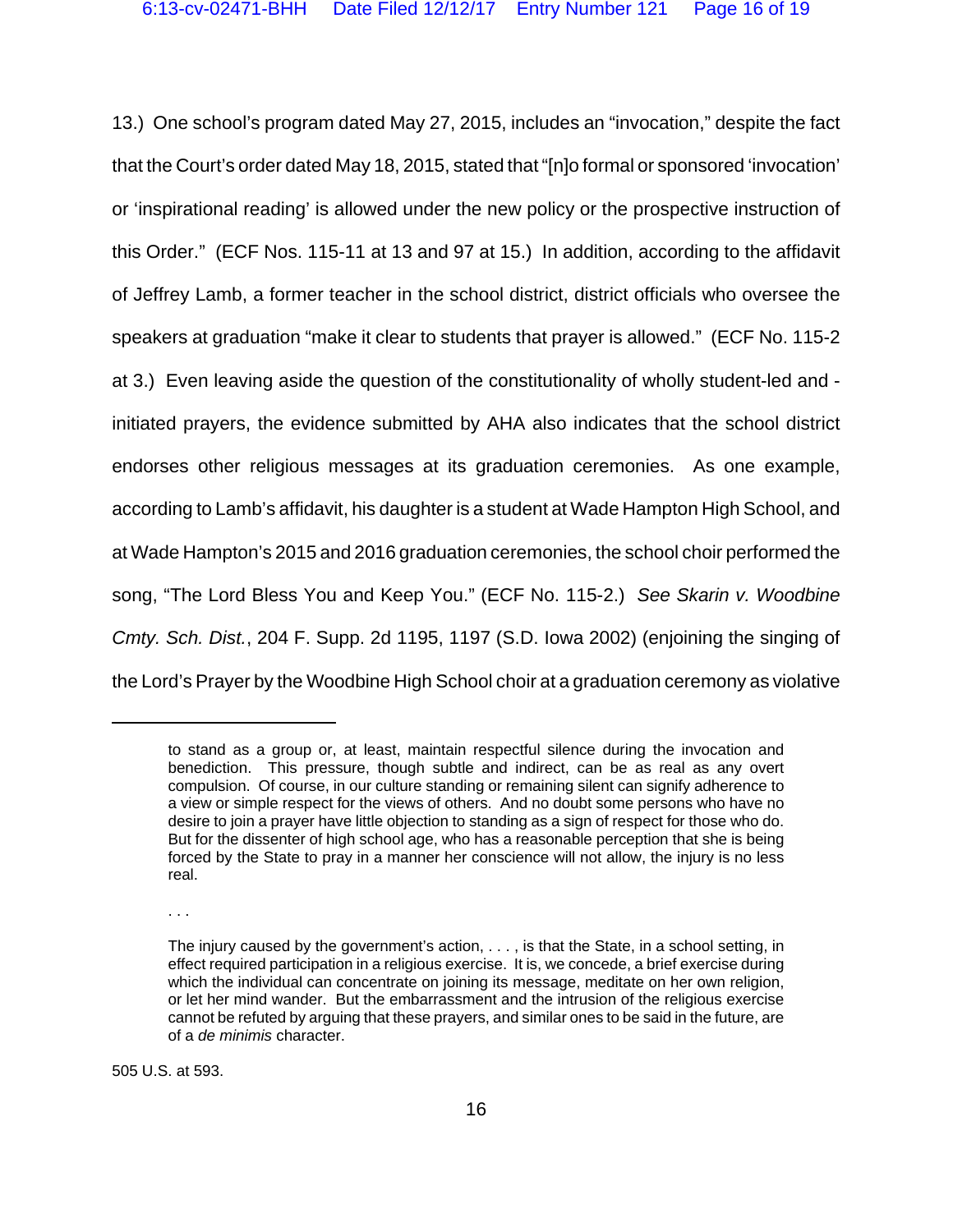of the Establishment Clause).

As the Court remarked in its prior order, "because of the historical inclusion of prayer and religious speech at graduations, in this school district and State, it is conceivable that the cultural residue of prior practices might continue to color and confuse the application [ ] of, even now, constitutionally neutral practices." (ECF No. 97 at 9.) Based on the evidence submitted by AHA, it appears that the historical practices of the school district are, in fact, continuing to color and confuse the application of what appears to be a constitutionally neutral prayer policy, but what, in practice, may not be. *See Doe v. Pittsylvania Cnty.*, 842 F. Supp. 2d 906, 926 (W.D. Va. 2012) (noting that "the mere passage of a resolution . . . cannot immunize the body from constitutional challenge where its actual practice fails to meet the standard set forth in its resolution"); *Santa Fe Indep. Sch. Dist.*, 530 U.S. at 315 ("The District, nevertheless, asks us to pretend that we do not recognize what every Santa Fe High School student understands clearly–that this policy is about prayer . . . . We refuse to turn a blind eye to the context in which this policy arose, and that context quells any doubt that this policy was implemented with the purpose of endorsing school prayer.").

Ultimately, the Court notes that almost three years have passed since the parties' filed their motions for summary judgment on the prospective prayer claim. Moreover, the Court notes that following remand from the Fourth Circuit, the parties have not had the opportunity to fully brief the issue of whether the Court should amend its prior judgment on the prospective prayer policy because the prior scheduling order asked the parties to brief only the issues of (1) representational standing and (2) whether the Court should award nominal damages for Plaintiffs' past chapel claim. (ECF No. 111 at 1.)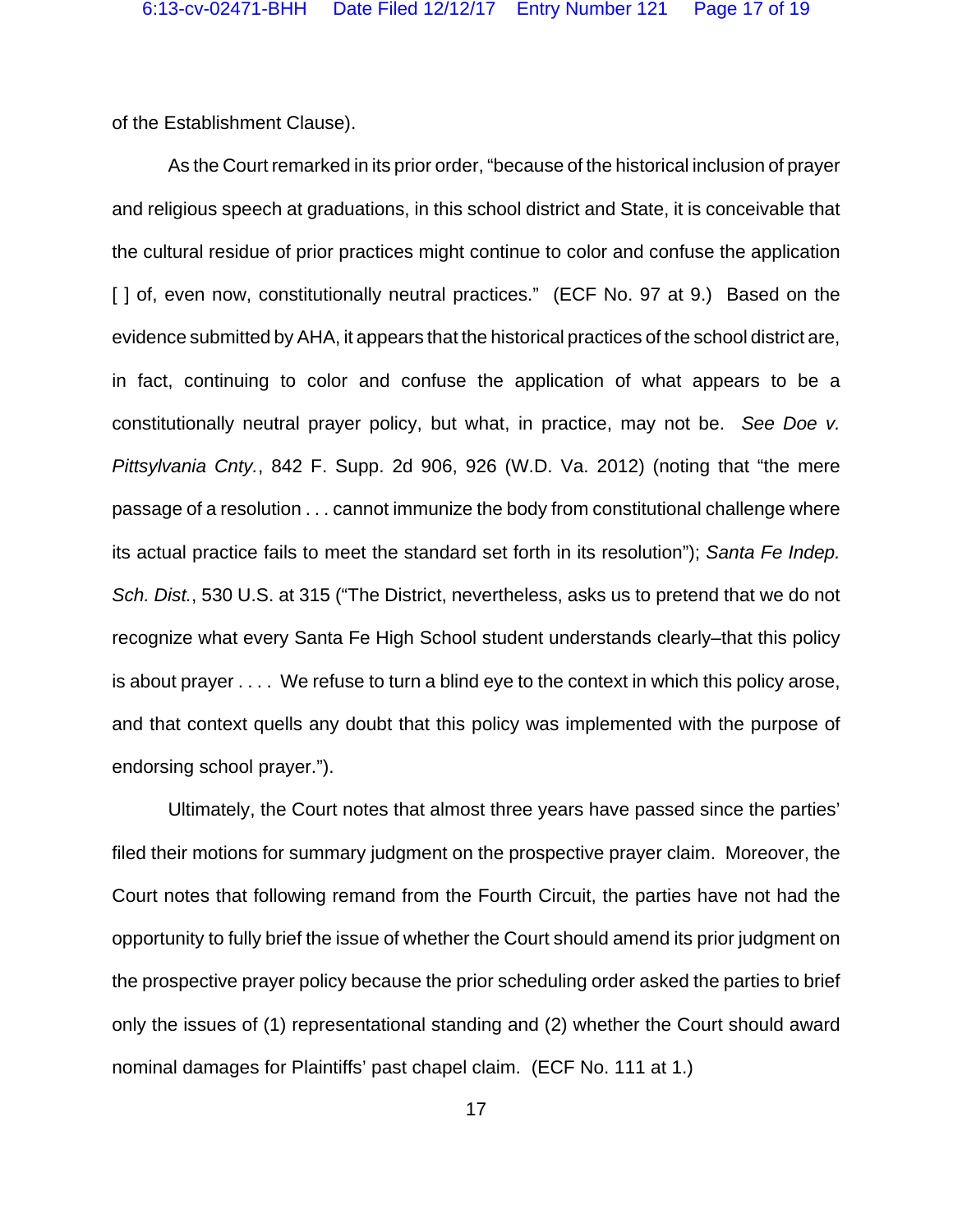In an effort to create a complete record, and because three years is a long time with respect to the legal and factual development of the issues presented, before the Court decides to amend its prior judgment on the prospective prayer policy in any respect, the Court will grant the parties additional time to submit supplemental briefs, as well as any necessary evidentiary support, on the specific issues of (1) whether the Court should amend its prior judgment on the prospective prayer policy, and (2) if so, how the Court should do so. Before the parties submit their briefs, however, the Court believes that mediation of these issues may be beneficial. Therefore, the Court orders that the parties submit to mediation pursuant to Local Civil Rules 16.03-16.11 (D.S.C.) within the next sixty days.<sup>6</sup> In sitting down together, the Court strongly urges the parties to consider whether any additional revisions to the school district's prayer policy and/or practices (to which the school district is willing to agree) may resolve any of the issues before the Court. *See*, *e.g.*, *Schultz v. Medina Valley Indep. Sch. Dist.*, 2012 WL 517518 (W.D. Tex. Feb. 9, 2012) (setting forth the terms of a settlement agreement in a case involving disagreement about the contours of the Establishment Clause as it relates to prayer in public school, including the issue of prayer at public school graduation ceremonies).

#### **CONCLUSION**

For the foregoing reasons, the Court (1) grants Plaintiffs nominal damages in the amount of \$1 on the past chapel claim; (2) finds that AHA currently maintains standing to pursue the prospective prayer claim; and (3) orders that the parties submit to mediation within sixty days. If mediation does not prove fruitful, then the Court will set scheduling

 $6$  The parties may request additional time to conduct mediation if necessary.